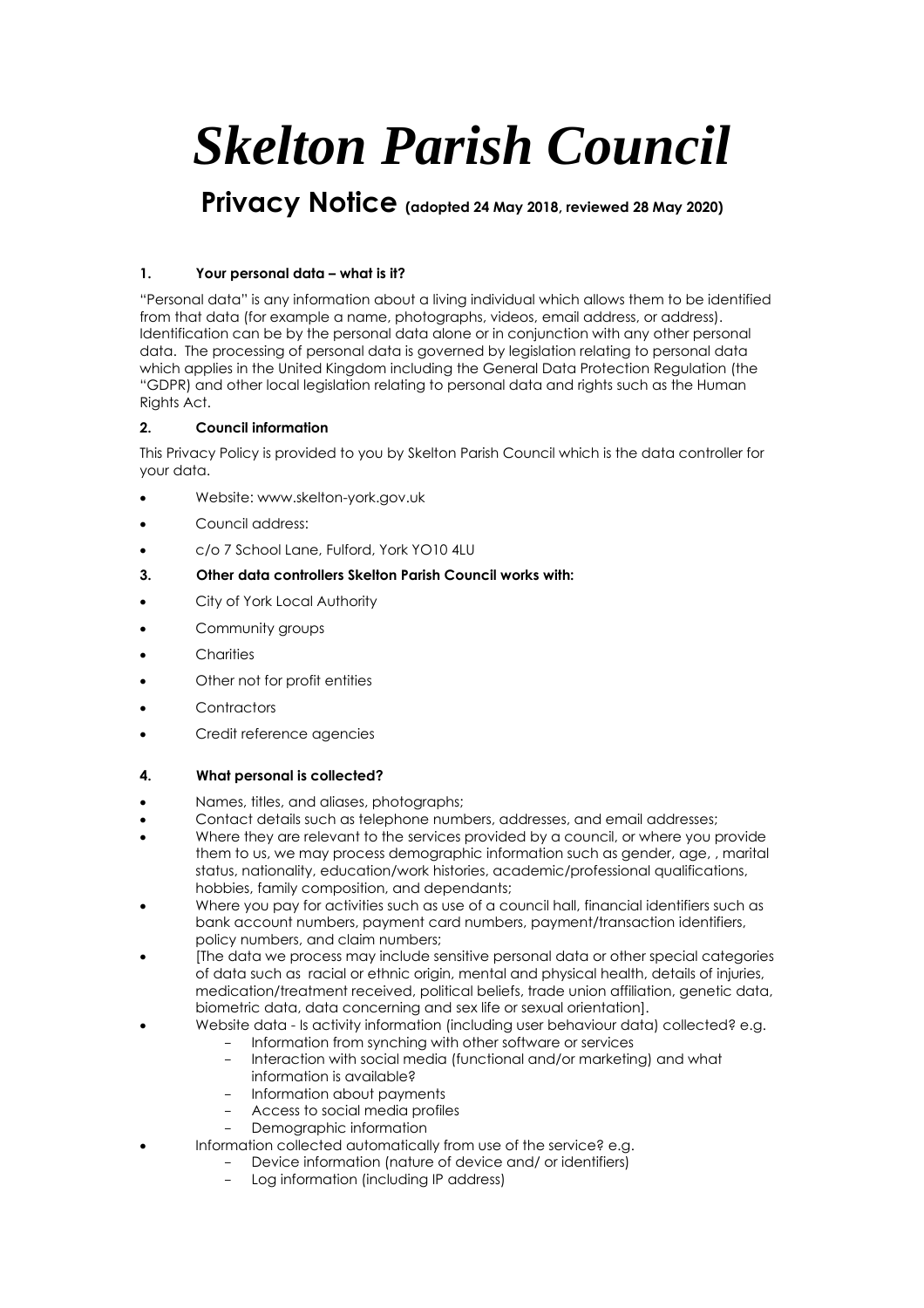- Location information (how is location collected/inferred)
- Device sensor information
- Site visited before arriving
- Browser type and or OS
- Interaction with email messages
- Information from other sources? (identify the sources) e.g.
	- Referral or recommendation programmes
	- Publicly accessible sources
- Information from cookies or similar technologies (incl. in-app codes) (including whether session or persistent) e.g.
	- Essential login/authentication or navigation
	- Functionality remember settings
	- Performance & Analytics user behaviour
	- Advertising/retargeting
	- Any third party software served on users
	- Other
- Nature of any outbound communications with website users
	- Email
	- Telephone (voice)
	- Telephone (text)

#### **5. The council will comply with data protection law. This says that the personal data we hold about you must be:**

- Used lawfully, fairly and in a transparent way.
- Collected only for valid purposes that we have clearly explained to you and not used in any way that is incompatible with those purposes.
- Relevant to the purposes we have told you about and limited only to those purposes.
- Accurate and kept up to date.
- Kept only as long as necessary for the purposes we have told you about.
- Kept and destroyed securely including ensuring that appropriate technical and security measures are in place to protect your personal data to protect personal data from loss, misuse, unauthorised access and disclosure.

#### **6. We use your personal data for some or all of the following purposes:**

- To deliver public services including to understand your needs to provide the services that you request and to understand what we can do for you and inform you of other relevant services;
- To confirm your identity to provide some services;
- To contact you by post, email, telephone or using social media (e.g., Facebook, Twitter, WhatsApp);
- To help us to build up a picture of how we are performing;
- To prevent and detect fraud and corruption in the use of public funds and where necessary for the law enforcement functions;
- To enable us to meet all legal and statutory obligations and powers including any delegated functions:
- To carry out comprehensive safeguarding procedures (including due diligence and complaints handling) in accordance with best safeguarding practice from time to time with the aim of ensuring that all children and adults-at-risk are provided with safe environments and generally as necessary to protect individuals from harm or injury;
- To promote the interests of the council;
- To maintain our own accounts and records;
- To seek your views, opinions or comments;
- To notify you of changes to our facilities, services, events and staff, councillors and role holders;
- To send you communications which you have requested and that may be of interest to you. These may include information about campaigns, appeals, other new projects or initiatives;
- To process relevant financial transactions including grants and payments for goods and services supplied to the council
	- To allow the statistical analysis of data so we can plan the provision of services.

Our processing may also include the use of CCTV systems for the prevention and prosecution of crime.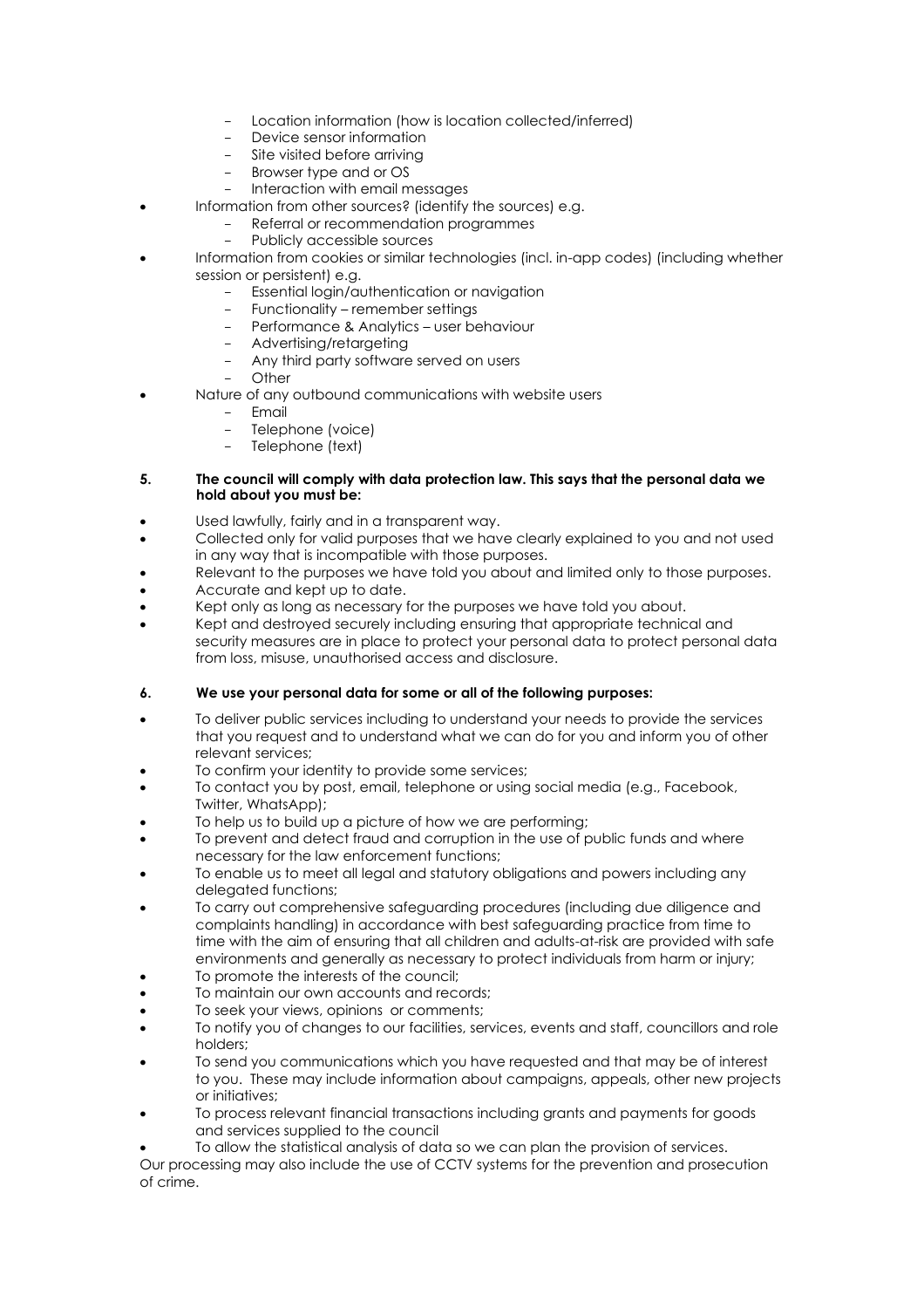# **7. What is the legal basis for processing your personal data?**

The council is a public authority and has certain powers and duties. Most of your personal data is processed for compliance with a legal obligation which includes the discharge of the council's statutory functions and powers. Sometime when exercising these powers or duties it is necessary to process personal data of residents or people using the council's services. We will always take into account your interests and rights. This Privacy Policy sets out your rights and the council's obligations to you in detail.

We may also process personal data if it is necessary for the performance of a contract with you, or to take steps to enter into a contract. An example of this would be processing your data in connection with the use of sports facilities, or the acceptance of an allotment garden tenancy.

Sometimes the use of your personal data requires your consent. We will first obtain your consent to that use.

#### **8. Sharing your personal data**

The council will implement appropriate security measures to protect your personal data. This section of the Privacy Policy provides information about the third parties with whom the council will share your personal data. These third parties also have an obligation to put in place appropriate security measures and will be responsible to you directly for the manner in which they process and protect your personal data. It is likely that we will need to share your data with some or all of the following (but only where necessary):

- Our agents, suppliers and contractors. For example, we may ask a commercial provider to publish or distribute newsletters on our behalf, or to maintain our database software;
- On occasion, other local authorities or not for profit bodies with which we are carrying out joint ventures e.g. in relation to facilities or events for the community.

#### **9. How long do we keep your personal data?**

We will keep some records permanently if we are legally required to do so. We may keep some other records for an extended period of time. For example, it is current best practice to keep financial records for a minimum period of 8 years to support HMRC audits or provide tax information. We may have legal obligations to retain some data in connection with our statutory obligations as a public authority. The council is permitted to retain data in order to defend or pursue claims. In some cases the law imposes a time limit for such claims (for example 3 years for personal injury claims or 6 years for contract claims). We will retain some personal data for this purpose as long as we believe it is necessary to be able to defend or pursue a claim. In general, we will endeavour to keep data only for as long as we need it. This means that we will delete it when it is no longer needed.

#### **10. Your rights and your personal data**

You have the following rights with respect to your personal data:

When exercising any of the rights listed below, in order to process your request, we may need to verify your identity for your security. In such cases we will need you to respond with proof of your identity before you can exercise these rights.

- *(i) The right to access personal data we hold on you*
- *(ii) The right to correct and update the personal data we hold on you*
- *(iii) The right to have your personal data erased*
- *(iv) The right to object to processing of your personal data or to restrict it to certain purposes only*
- *(v) The right to data portability*
- *(vi) The right to withdraw your consent to the processing at any time for any processing of data to which consent was obtained*
- *(vii) The right to lodge a complaint with the Information Commissioner's Office.*

You can contact the Information Commissioners Office on 0303 123 1113 or via email https://ico.org.uk/global/contact-us/email/ or at the Information Commissioner's Office, Wycliffe House, Water Lane, Wilmslow, Cheshire SK9 5AF.

#### **11. Transfer of Data Abroad**